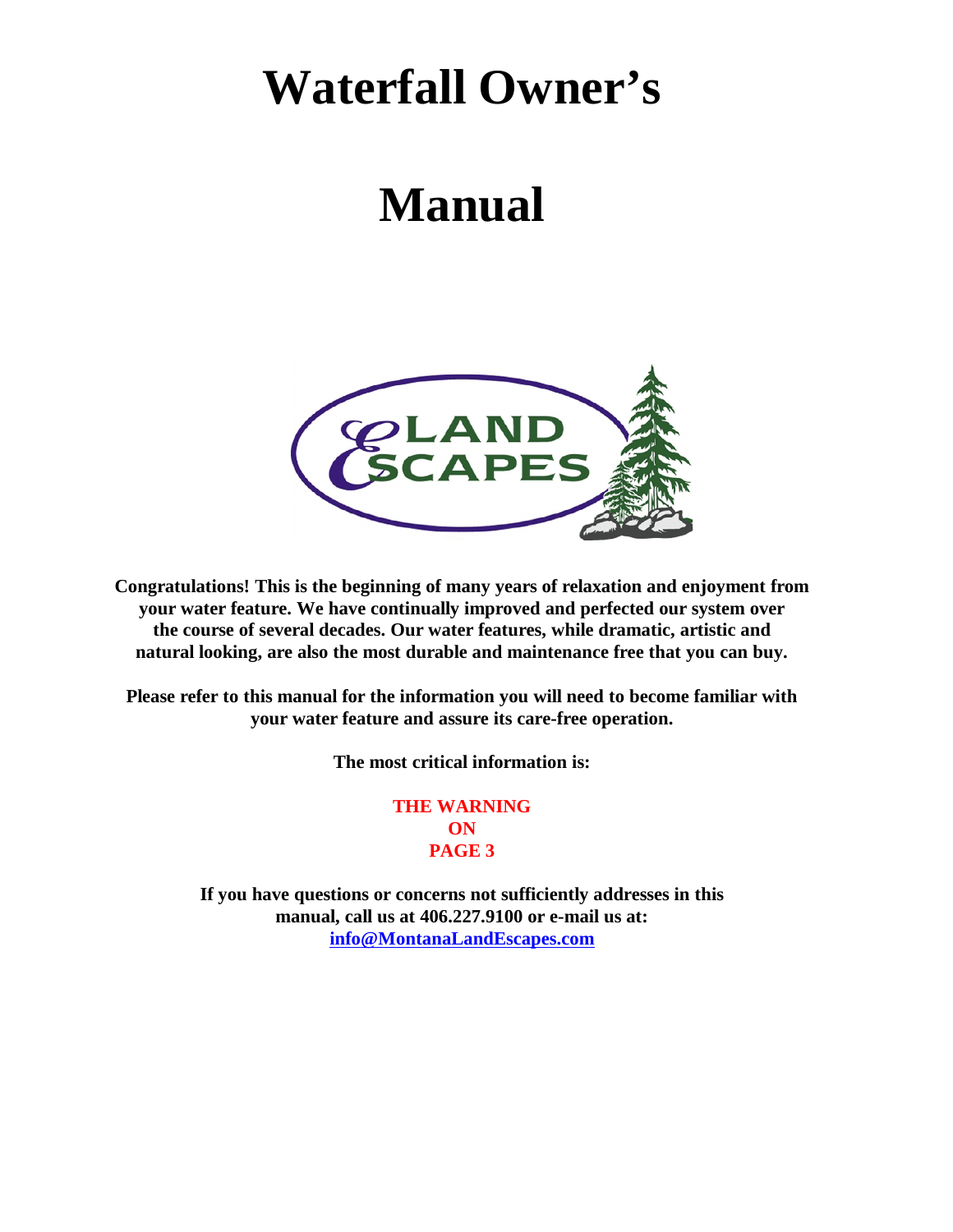## **Table of Contents**

|                               | Page    |
|-------------------------------|---------|
| Regular Care - Skimmer Basket | 1       |
| Algae Control                 | $1 - 2$ |
| Winterizing                   | 3       |
| Spring Start-up               | 3       |
| Water loss - Normal           | 5       |
| Water loss - Leaks            | $5 - 6$ |
| Draining & Cleaning           | $7 - 8$ |
| <b>Automatic Fill Valves</b>  | 8       |
| Plants and Fish               | 9       |

### **Table of Illustrations**

| Figure # |                                     | Page |
|----------|-------------------------------------|------|
| 1        | <b>Skimmer Assembly</b>             | 1    |
| 2        | Waterfall Schematic (External Sump) | 4    |
| 3        | Return Line Valve                   | 4    |
| 4        | Waterfall Schematic (Internal Sump) | 5    |
| 5        | Float Valve auto-fill               | 8    |
| 6        | Electronic Level Control            | 8    |
|          | Sensor                              |      |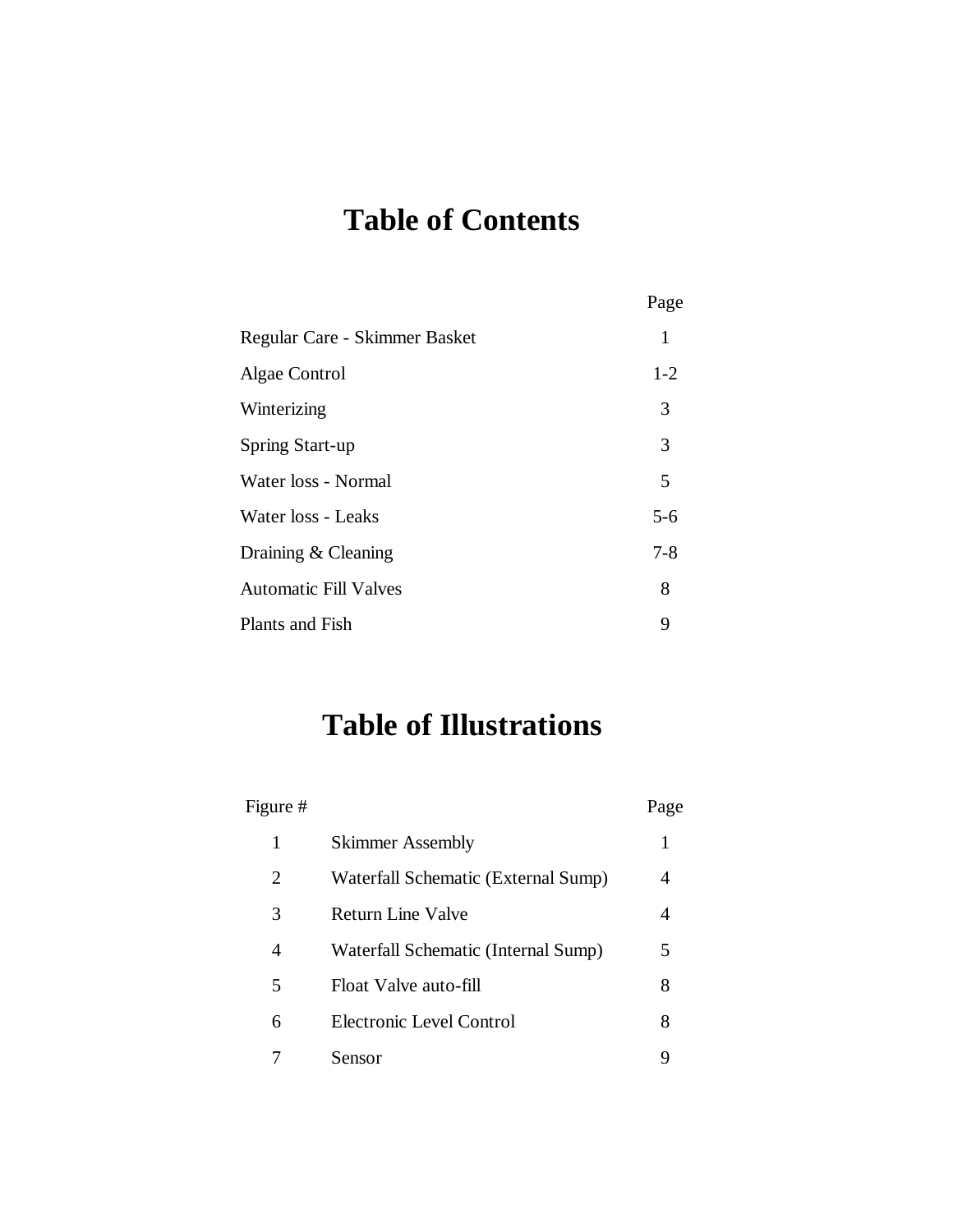

#### **Regular Care**

Empty skimmer basket

Depending on how much debris enters your pond, the skimmer basket will fill up with leaves and other floating debris that lands on the surface of your pond. The frequency required for emptying your skimmer basket will depend on the season and the surroundings. The skimmer basket is inside of the skimmer housing which is located on the edge of your pond. This task takes less than a minute.



#### Algae Control

- 1. Remove the Skimmer lid.
- 2. Grab the basket by the handle and lift out of the housing.
- 3. Empty and return into the housing.
- 4. Replace skimmer lid.

#### **Troubleshooting**

If the skimmer is not collecting debris:

- 1. Is the basket empty?
- 2. Is the water level sufficient? The blue line is the optimum level.
- 3. Is the weir working properly? It should float freely just blow the water level.

Since decorative water features and residential landscape ponds have gown in popularity over the last few decades there has been a lot of research and development in the area of natural algae control and water quality products. We have tried quite a few of them and will continue to watch for better and more economical pond products. We have gotten very good best results the regular use of these two.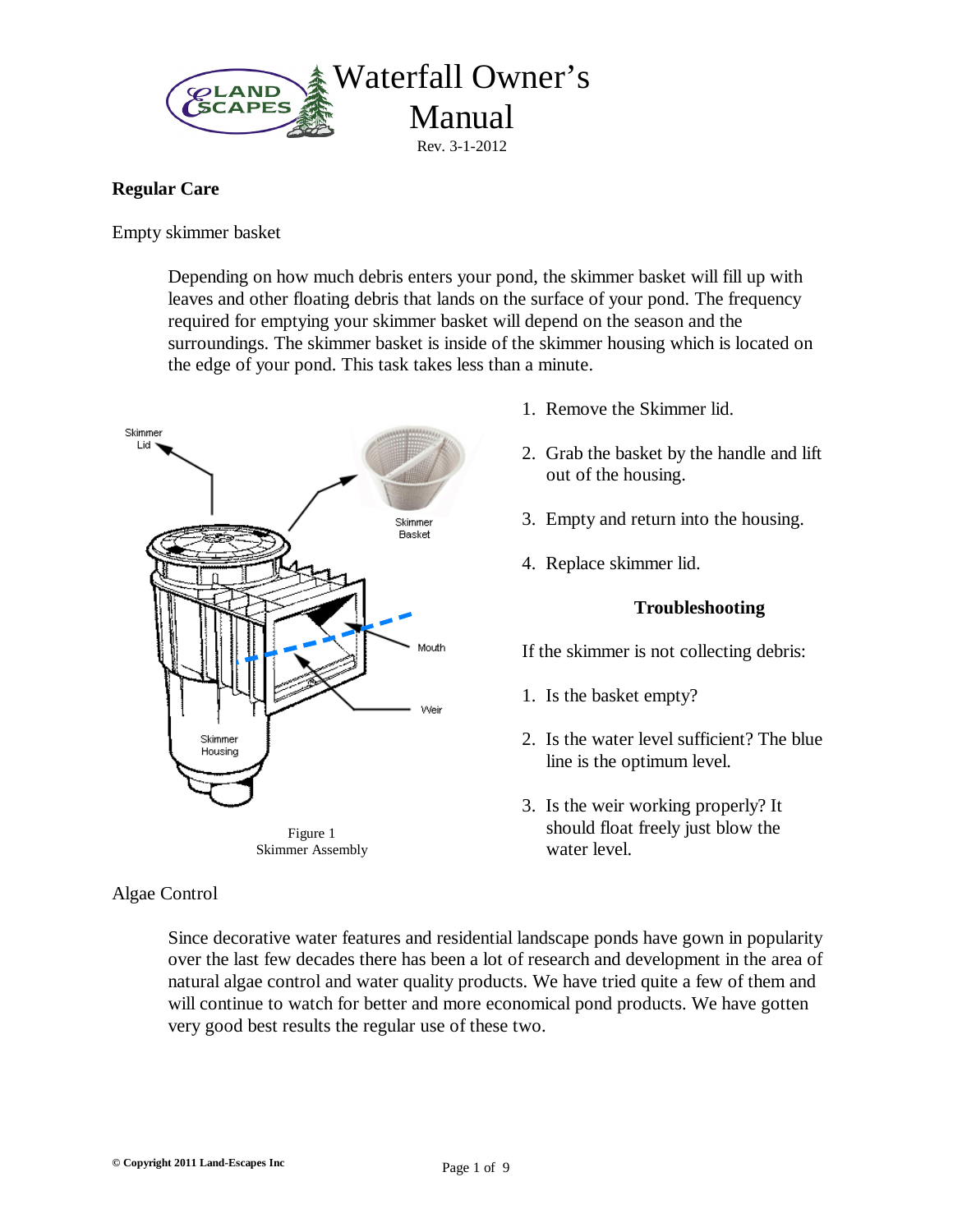Pond Care AlgaeFix™ is a liquid algae-control product for use in ornamental fish ponds and water gardens containing live plants and fish. Pond Care AlgaeFix™ controls many types of algae including "green water" blooms and filamentous algae.

- Can be used in ponds containing live plants and fish.
- Effectively controls "green water" algae blooms and blanket weed (Oedogonium).
- Keeps ornamental ponds and water gardens clean and clear.
- An EPA registered Algaecide that helps resolve future algae problems.

This product kills the algae very effectively and will not harm pond plants fish or other animals.



#### **Pond-Zyme with Barley**™

Cleans and clarifies pond water. It starts working in minutes and eliminates troublesome organic sludge and debris helping to maintain a natural healthy balance in your pond.

With the added natural power of barley, Pond-Zyme with Barley is an enzymatic cleaner containing a super concentrated blend of beneficial dry bacteria and natural barley that creates and maintains sparkling clean water gardens and koi ponds.



Organic matter accumulates in all garden ponds, forming an unsightly sludge layer. As the sludge decomposes, it consumes oxygen and degrades water quality. It is also a breeding ground for fish pathogens.

Specially selected bacterial strains in Pond-Zyme with Barley quickly breaks down fish waste and dead algae that cause cloudy water, sludge build-up, and debris that clogs pumps and filters.

Pond-Zyme with Barley also digests leaves and grass clippings that may enter your pond. Through enzymatic action, Pond-Zyme with

Barley reduces pond maintenance and keeps pond water clean and clear.

Cleaner water means healthier fish, increased dissolved oxygen in your pond and a decreased breeding ground for pathogenic disease causing organisms.

Pond-Zyme with Barley is a 100% natural product, safe for all pond fish, plants and wildlife.

These products can be ordered at <http://www.pondpetsusa.com/index.html>or purchased at our nursery.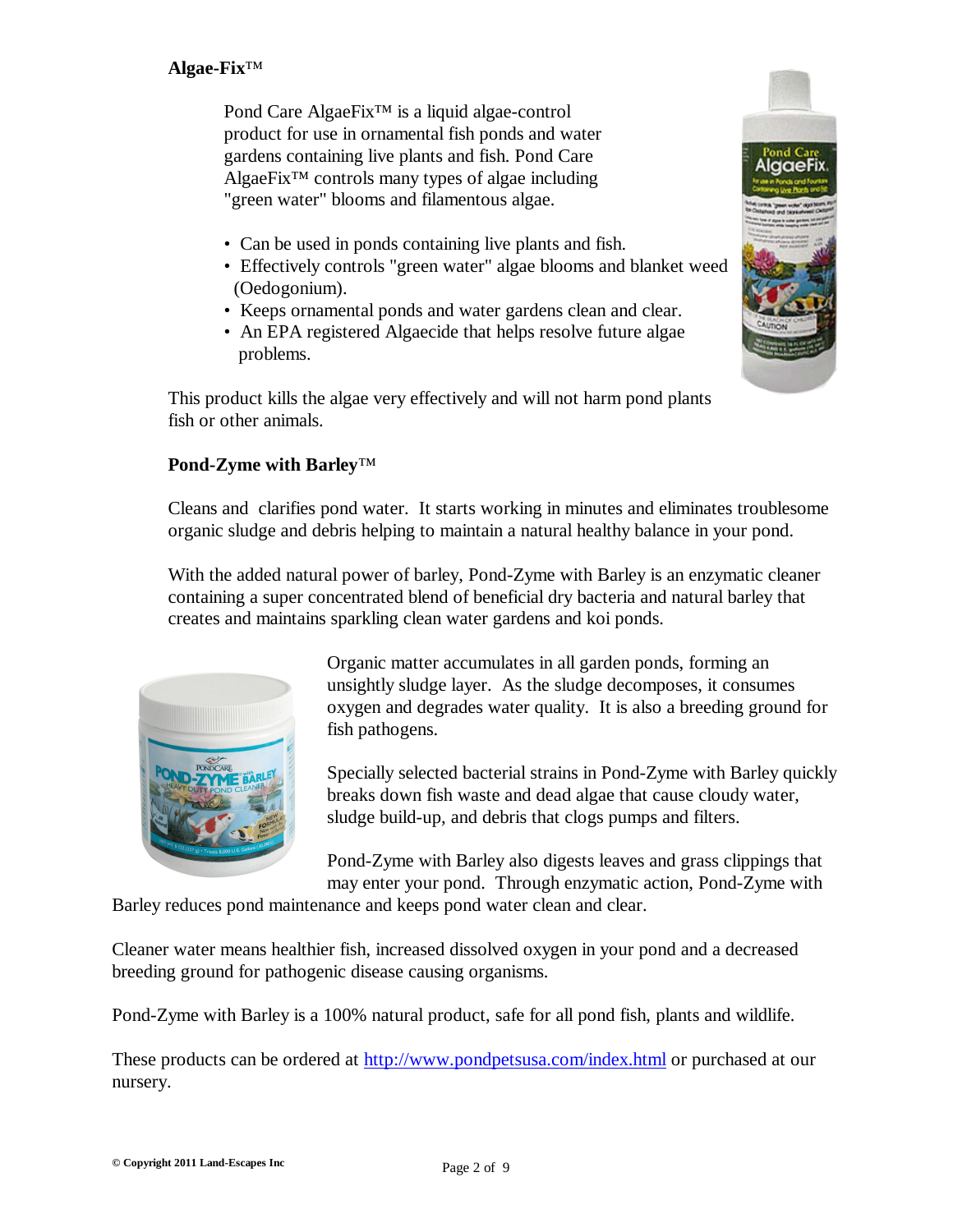#### **Seasonal Care**

Letting your waterfall run during the winter is optional. Your waterfall and pond is unique - there are no two exactly the same. We have designed our system so that they can run year-around without problems. It seems that about 30% of our customers enjoy their water feature during the winter months while the majority turn them off. It can vary from one winter to the next. The following thoughts may help in your decision.

- 1. If enough ice builds up in the wrong place along the waterfalls it could direct the water out of the stream channel. This is a rare occurrence but something to keep an eye on.
- 2. Depending on how much sun exposure there is and how severe the winter weather, there may not be much advantage to paying the pumping cost when you can't see or hear it.
- 3. We recommend that if you are planning to be gone for extended times throughout the winter it's best to play it safe and winterize your pond.

## **Do NOT leave pond empty during Winter!**

### **Serious damage may occur.**

Your pond is designed to be self-insulating. This feature works ONLY when pond is full of water.

#### **ONLY For ponds with a bottom drain line (see spec label) If you want to leave your pond empty through the winter LEAVE THE DRAIN VALVE WIDE OPEN.**

#### **To "Winterize"**

- 1. Un-plug pump from electrical outlet.
- 2. Turn off auto-fill. (Where applicable)
- 3. Remove sump lid.
- 4. Release Cam-Loc fitting by pulling both levers outward from the fitting.
- 5. Lift pump out of the sump.
- 6. Invert pump and attached line to let remaining water drain out.
- 7. Put lid back on sump.
- 8. Store pump in the garage or some other appropriate place.

Fish and water plants will usually survive our Winter conditions just fine. Your pond will support only a certain number of fish through the Winter. The larger the fish the fewer numbers can be supported with the available oxygen.

#### **Spring Start-Up**

1. Do any pruning, leaf raking and clean-up in rock garden and around your water feature prior to starting waterfall.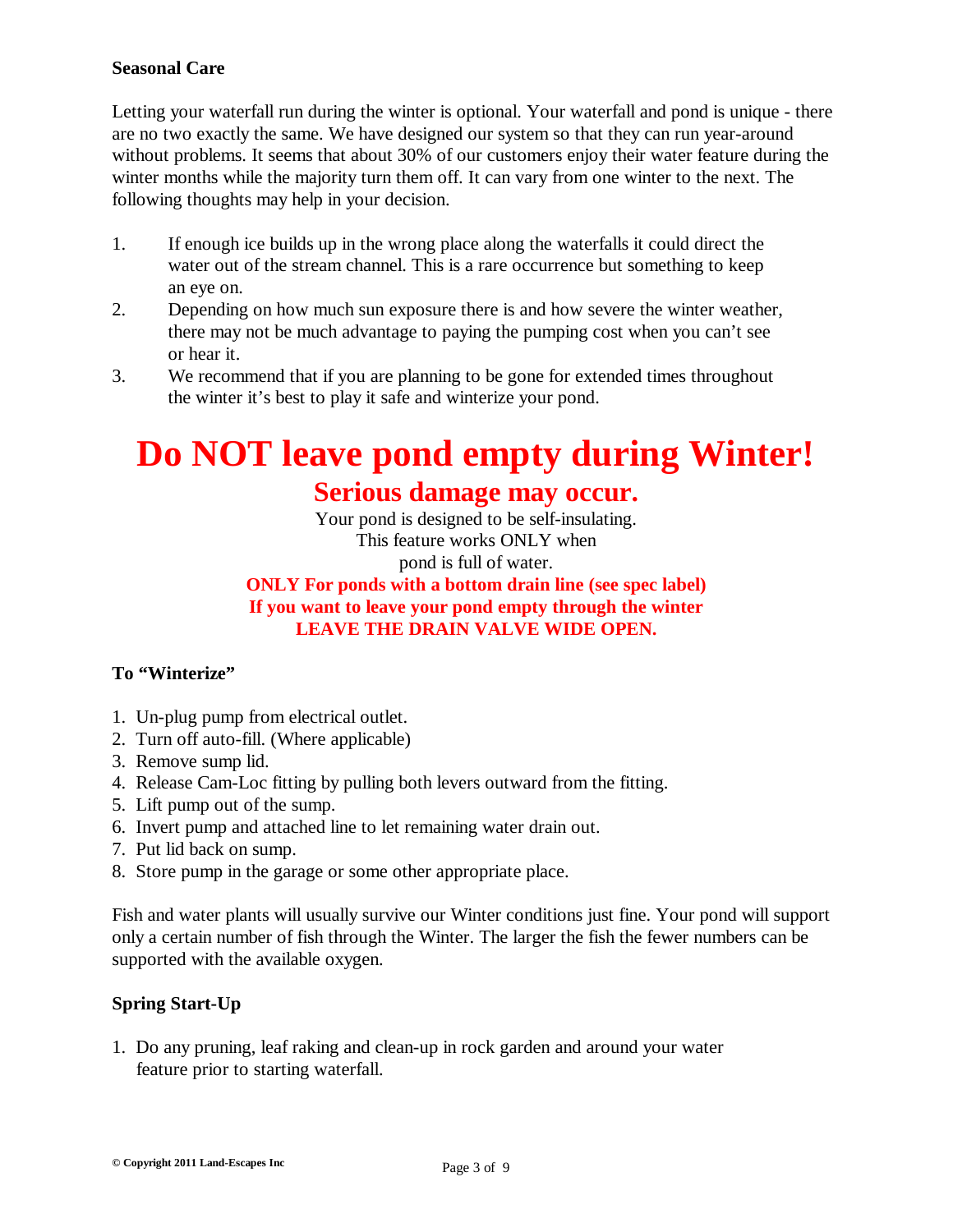

Waterfall & Pond Schematic Our standard (Most Common) design

- 2. Clean loose debris from waterfalls and stream bed and cover / conceal any visible concrete with the loose cobble rock that have migrated to the middle of the stream.
- 3. With a leaf rake or net, clean out any floating debris in the pond.
- 4. Empty skimmer basket and check weir for free and unhampered movement.
- 5. Add water to bring pond to proper level.
- 6. Turn on auto-fill valve.
- 7. Install pump in sump and plug into electrical outlet. If there is a ball valve on the discharge line adjust water flow to maintain a slight back pressure on pump. This is done by partially closing valve as in the position of the light blue handle. (Figure 3) **DO NOT DROP PUMP INTO SUMP. DOING SO COULD CRACK PLASTIC SUMP FLOOR.** (Fig. 2)

Water level in the sump should draw down a foot or more before finding a static level. Regulate this level by adjusting valve position. (Red - full open / Dark Blue full closed)



Figure 3 Return Line Valve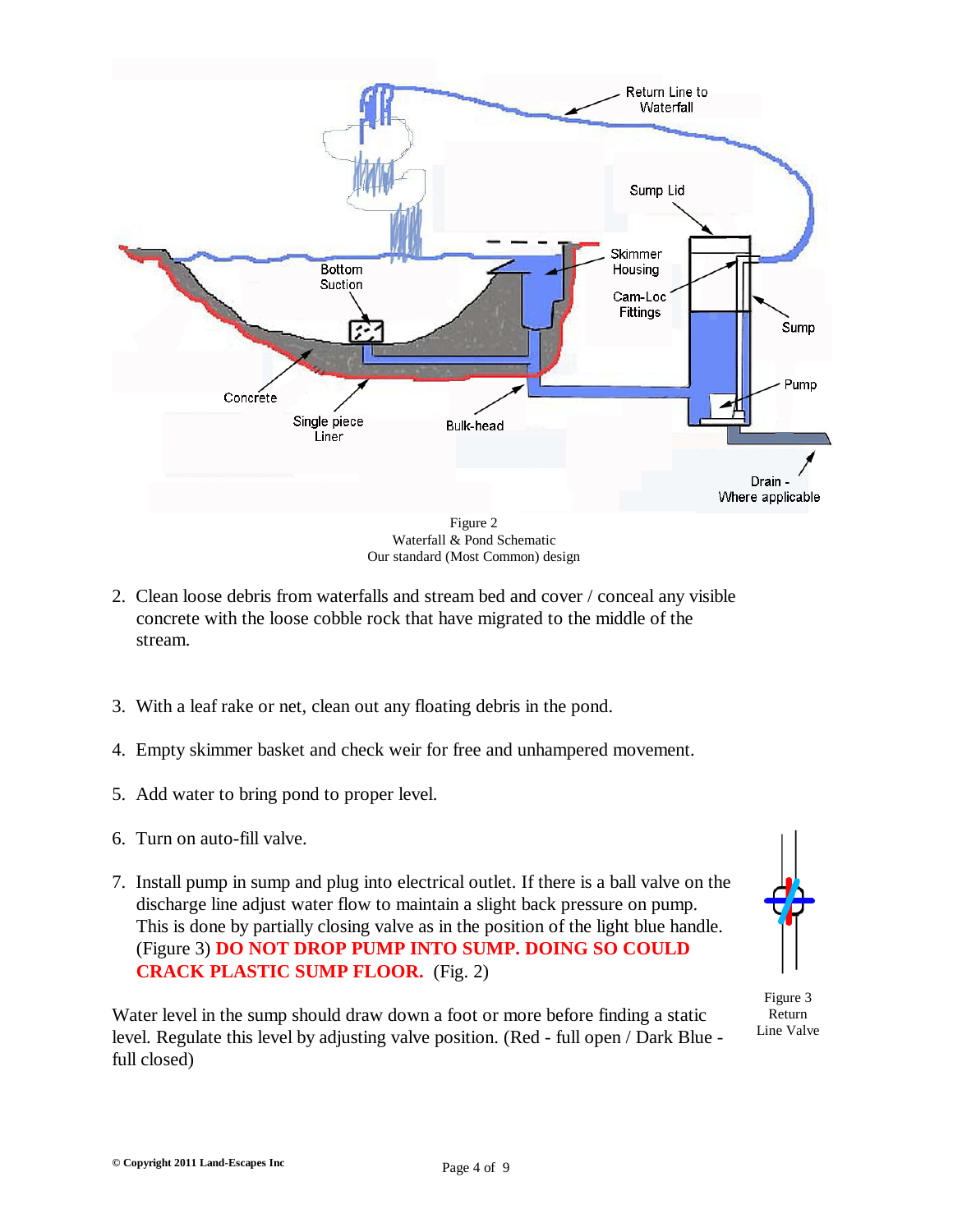

Our "In Pond Sump" design

#### **Water Loss**

There are two types of water loss: Normal and Leak.

#### **Normal Water Loss**

There are three ways your pond will undergo normal water loss.

- 1. Evaporation: The temperature and humidity differentials between the air and the water in your pond causes evaporation. Even when it is cold outside there will be evaporation going on. Even when you waterfall is not running, there is evaporation going on.
- 2. Splash: The water tumbling down your waterfall is splashing into the dryer air and onto the dryer / warmer rocks and dirt. It is absorbed by plants or evaporated away.
- 3. Wicking: Just like a wick in a kerosene lamp draws the fuel up to the top where the fire consumes it, water is being "wicked" up into the drier concrete, soil and rocks where it evaporates into the air.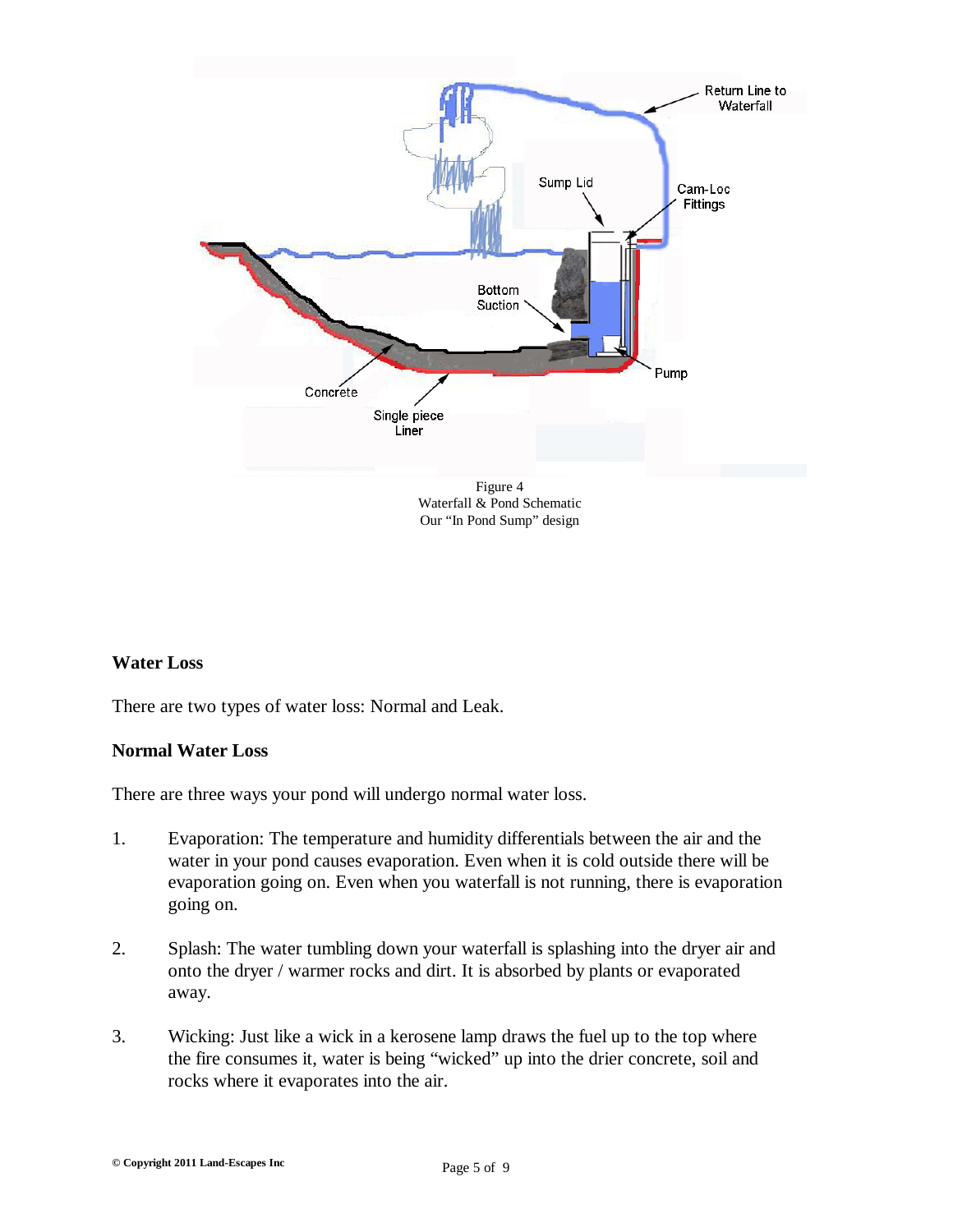#### **Leaks**

Leaking can develop three ways.

1. Liner sag: This is the most common leak in our waterfalls and ponds. It occurs when the heavy plastic liner, which is the true boundary of the water feature, sags away from the concrete and lower than the water level. Occasionally water will find one of the many folds in the liner and follow it out to the edge and escape over the edge of liner.

This is a 2 step process that requires dry conditions around the water feature. First check if the leak is in the pond, then the waterfall / stream.

Begin by turning off the pump and wait about an hour before marking the static level of the water in the pond. Check water level 12 to 24 hours later. *If level is the same, the leakage is in the waterfall.* If level is only and inch or two lower, check back in another 12 to 24 hours. Keep doing this until the water level has gone as low as it is going to go. The level of the water is the level of the sag somewhere around the edge of the pond. Carefully inspect the soil around the entire edge of pond looking for muddy or excessively wet areas. When you find a wet spot, inspect the liner in that area.

If the leak is in the waterfall, turn the pump on and periodically inspect the entire edge of the stream for muddy areas.

To repair: clean out any rocks and dirt between the liner and the concrete. Pull the liner up snugly to the concrete and carefully pack dry dirt into the area under the liner sag. If there is liner showing after the leak is corrected - fold over and bury. **DO NOT CUT OR TRIM LINER.**

- 2. Liner puncture: This problem happens very rarely. Anytime anyone works around your water feature with shovels or other digging tools there is a chance the liner can get damaged. Instruct sprinkler contractors, gardeners and others to be extremely careful when digging near your water feature. **IF YOU OR OTHERS THINK THEY MAY HAVE DAMAGED THE LINER, MARK THE SPOT WITH FLAGS AND CALL LAND-ESCAPES INC. WE CAN FIX A DAMAGED LINER VERY INEXPENSIVELY IF WE CAN EASILY FIND THE DAMAGE**.
- 3. Outer Plumbing: All of your system outside of the pond is engineered to be failure proof. It is a time tested design that we have used for over 20 years. The "outer plumbing" is everything outside of the liner from bulk-head. (See fig 2)

The waterfall return line is graded so that it drains back to the sump when you disconnect the pump at the Cam-Loc fittings.

The Sump itself and the connecting line to the pond are the deepest buried parts of your water feature and are insulated by the soil and the water that fills them.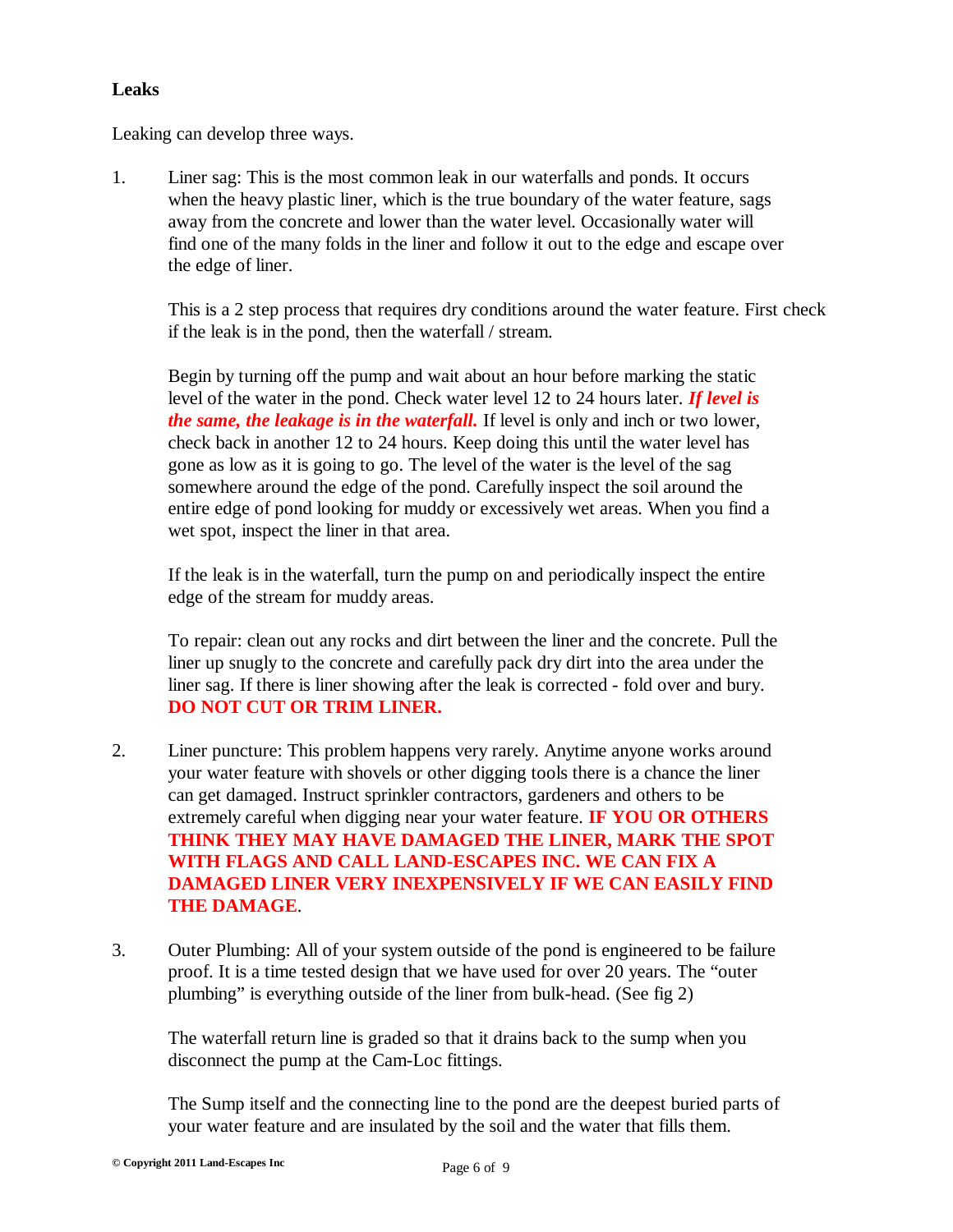#### **THERE MUST BE SUFFICIENT WATER IN THE POND TO PROTECT THE PVC PIPES AT THE BOTTOM OF THE POND. See warning on Page 3.**

If these pipes freeze they will break. They can be replaced / repaired but it is never easy and always expensive.

#### **Draining & Cleaning Your Pond**

Once the plantings in your rock garden and the area around your pond are well established there will be few occasions where draining you pond will be necessary. After the construction and planting is finished there is a lot of loose soil which will get washed or blown into your pond. This will muddy up the water but it will settle out and build up on the bottom.

Besides making the pond water murky, the dirt that washes or blows in carries nutrients that will feed algae growth. The murkiness will settle out in a few days. Algae control can be a bit difficult during this time. The goal is to get your pond "naturalized" as soon as possible. This means having a balanced eco-system in the pond and a maturing and stable planting scheme surrounding it. The sooner you plant, the choice of plants, and the early and regular care they get will determine how thoroughly your water feature naturalizes. . In our climate you should expect it to take two full growing seasons until this naturalizing is well underway. If there is a good build up of mud in the bottom of the pond a cleaning may be needed.

#### **Draining Your Pond**

If your pond has a bottom drain valve (see specs label) simply un-plug pump from the electrical outlet, open the drain valve and let the pond drain. In the cleaning process, be careful to prevent too much heavy mud and gravel entering and clogging the drain line.

For ponds without a bottom drain line, follow this procedure:

- 1. Un-plug pump from electrical outlet.
- 2. Turn off auto-fill. (Where applicable)
- 3. Remove sump lid.
- 4. Release Cam-Loc fitting by pulling both levers outward from the fitting.
- 5. Lift pump out of the sump until you can let the elbow rest on the edge of the sump.
- 6. Attach the blue drain hose with the Cam-Loc fitting and roll it out to where you want the water to drain. (Usually on the lawn)
- 7. Plug the pump in. It should begin pumping the water onto the lawn.
- 8. When the water level gets near the bottom of the pump, lower the pump as far as it will go.
- 9. Net fish and move to temporary quarters.
- 10. When the pump is no longer moving water, un-plug

#### **Cleaning Your Pond**

1. Use a flat shovel and a wheel barrow (in necessary) to remove any large build up of mud on the bottom of the pond. Don't worry about getting as aggressive as needed - there is concrete protecting the liner. You may notice cracks in the concrete, but this is normal. We do not depend on the concrete to have a water-tight pond.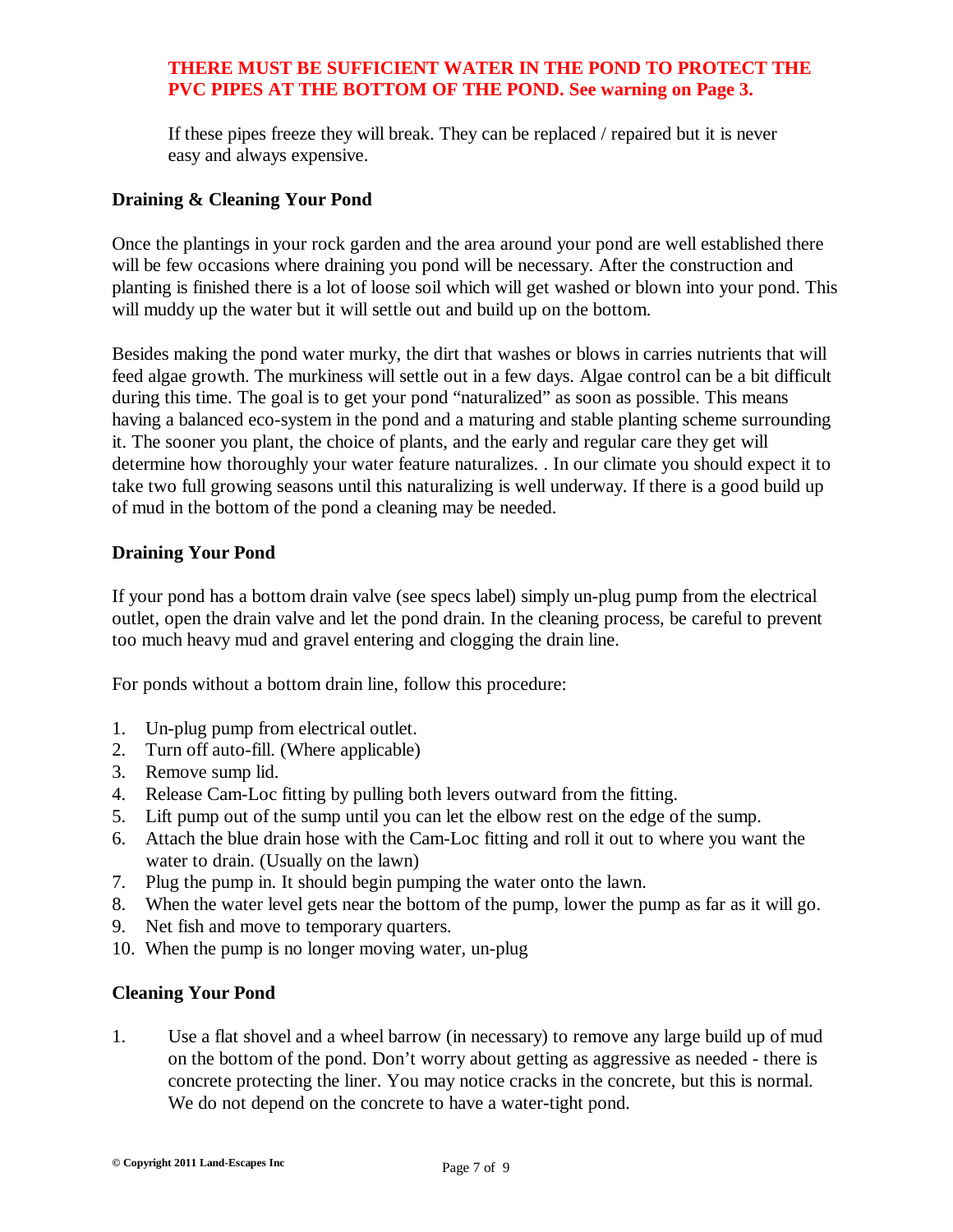- 2. Starting in the top pool of your waterfall, use a good spray nozzle to blast debris downstream. Re-position cobble rock as needed to hide exposed concrete on the edges of the stream. An old household broom can be used to move things downstream.
- 3. Once the waterfall is clean, use the same technique around the sides of the pond. With a combination of the water blast and broom, move debris toward the bottom suction. You may need to plug in the pump again to remove the accumulated water.
- 4. Sweep up and shovel out what mud and debris is left. Clean off the screen on the bottom suction.
- 5. Place the hose in the top of the waterfall and fill.
- 6. Remove blue drain hose and re-connect pump to waterfall return line.
- 7. Turn on auto-fill valve.
- 8. When there is sufficient water in the system, plug in pump and replace sump lid.

Once the pond is full it will still be a little murky. Add **Pond-Zyme**™ and **Algae-Fix**™ according to the instruction on the package. Return fish when water temperature is safe.

#### **Automatic Fill Valves**

The optional auto-fill feature is either a simple float valve or an electronically controlled fill valve. The float valve system (Fig. 5) is fed by a 1/4" soft copper tube connected to a live water source, usually in a sprinkler valve box. This is the most common for small pools.



To adjust water level simply bend

the actuating rod up or down so that when the water is at a normal level the valve has closed. Make sure that the float ball has free and full movement.

To adjust the water level higher bend the rod upwards. For a lower water level bend it downward. Float ball can be either vertical or horizontal, but changing this will affect the adjustment.

For larger ponds a solid state controller (Fig. 6) senses the need for water through a set of stainless steel probes mounted near the skimmer. When the micro-volt circuit is broken the controller opens a 24v sprinkler valve and fills the pond until the circuit is closed by water touching the probes. (Fig. 7)



Figure 6 Electronic level control